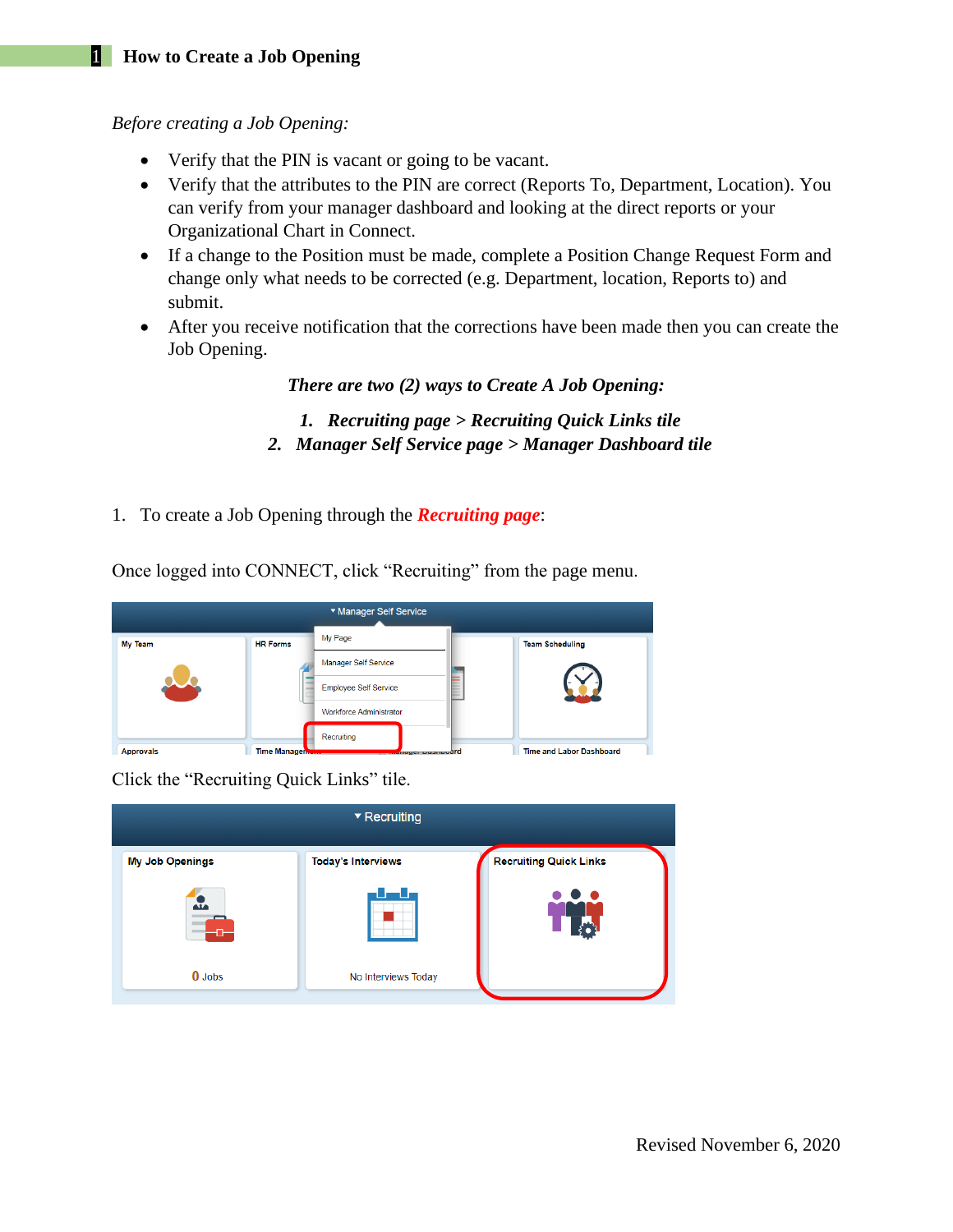| < Interview Calendar       |                                        |              |                             |                    | <b>Recruiting Links</b> |          |
|----------------------------|----------------------------------------|--------------|-----------------------------|--------------------|-------------------------|----------|
| Search Applicants          | <b>Primary Job Opening Information</b> |              |                             |                    |                         |          |
| Search Job Openings        | Recruiting Home                        |              |                             |                    |                         |          |
| Create Job Opening         | Job Details 2                          |              |                             |                    |                         |          |
| Interview Calendar         | <b>Job Opening Type</b>                |              | <b>Standard Requisition</b> | $\checkmark$       |                         |          |
| <b>B</b> Pending Approvals | *Business Unit                         | <b>MDJUD</b> | Q                           | Maryland Judiciary |                         |          |
|                            | <b>Department</b>                      |              | $\mathsf Q$                 |                    |                         |          |
|                            | *Position Number                       |              | $\mathsf Q$                 |                    |                         |          |
|                            | *Job Code                              |              | $\alpha$                    |                    |                         |          |
|                            | *Recruiting Location                   |              | $\mathsf Q$                 |                    |                         |          |
|                            | *Job Posting Title                     |              |                             |                    |                         |          |
|                            | Profile Details 2<br>Job Profile 2     |              |                             |                    |                         |          |
|                            | <b>Profile ID</b>                      |              | <b>View Profile</b>         |                    |                         |          |
|                            |                                        | $\alpha$     | <b>View Profile</b>         |                    |                         | î        |
|                            | <b>Add Job Profile</b>                 |              |                             |                    |                         |          |
|                            |                                        |              |                             |                    |                         | Continue |

Then Skip to #3. Or...

2. To Create a Job Opening through the *Manager Self Service page*:

Once logged into CONNECT, click "Manager Self Service" from the page menu.

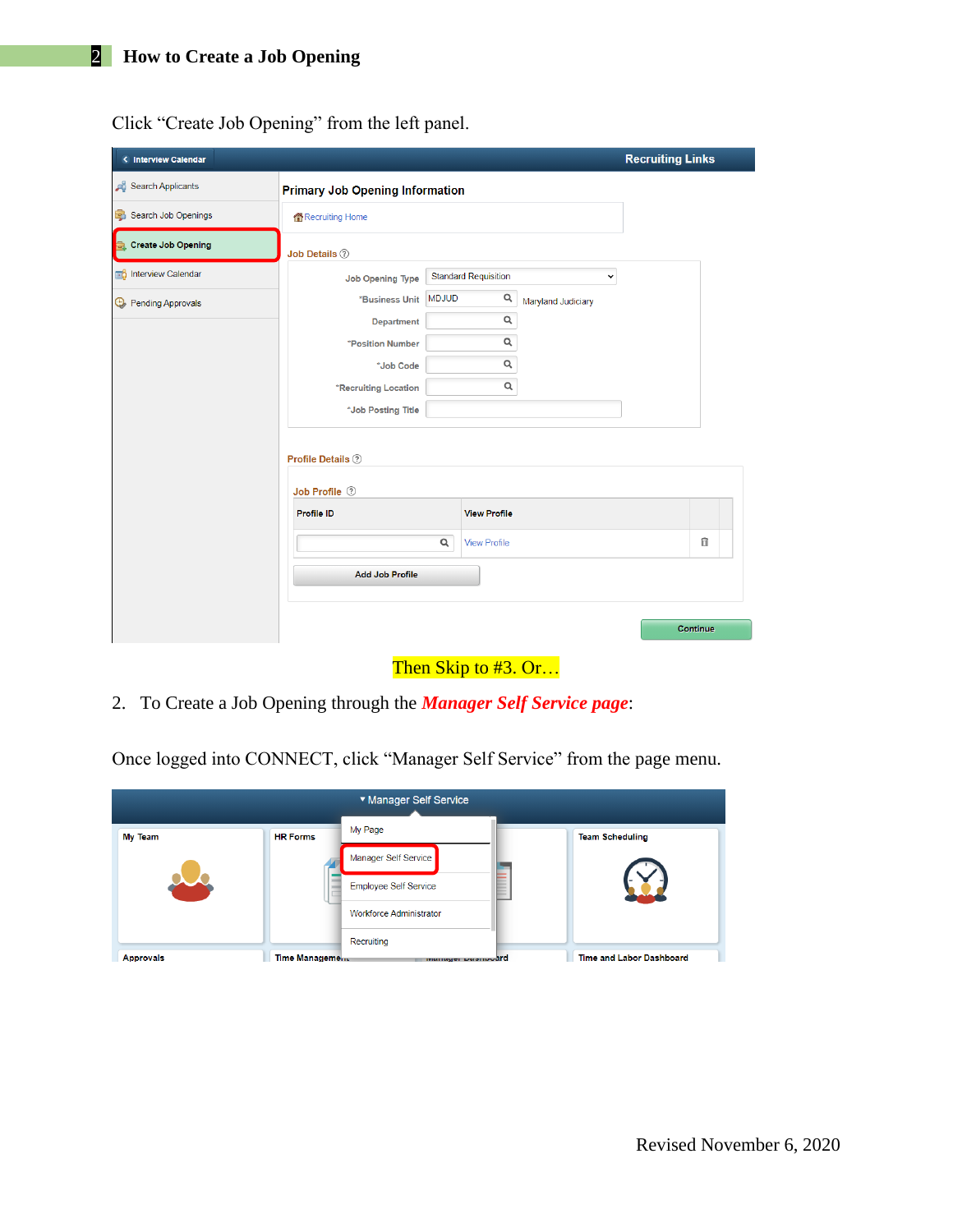Click the "Manager Dashboard" tile.

| <b>CONNECT</b><br>Maryland Judiciary | ▼ Manager Self Service          |                          | $^{\circledR}$<br>÷<br>徻 |
|--------------------------------------|---------------------------------|--------------------------|--------------------------|
| <b>HR Forms</b>                      | <b>Team Scheduling</b>          | <b>Manager Dashboard</b> | <b>Time Management</b>   |
|                                      |                                 |                          |                          |
| <b>Worklist</b>                      | <b>Time and Labor Dashboard</b> | <b>Approvals</b>         | My Team                  |
|                                      |                                 |                          |                          |
|                                      |                                 | 1034                     |                          |
|                                      |                                 |                          |                          |

Click "Create Job Opening" from the "My Open Jobs" pagelet.

|      | My Open Jobs                  |                     |                                    |  |
|------|-------------------------------|---------------------|------------------------------------|--|
|      | Personalize   View All   التي |                     | 1-5 of 11                          |  |
| Job  | <b>Job Title</b>              | <b>Days</b><br>Open | <b>Routed</b><br><b>Applicants</b> |  |
| 2325 | <b>Bailiff</b>                | 7                   |                                    |  |
| 2322 | Courtroom Clerk               | 7                   | 37                                 |  |
| 2302 | <b>Judiciary Clerk</b>        | 14                  |                                    |  |
| 2298 | <b>Judiciary Clerk</b>        | 15                  |                                    |  |
| 2275 | Unit Supervisor Court<br>Оp   | 22                  |                                    |  |

#### Primary Job Opening Information

| Recruiting Home                                                                                                                                                             |                                                                                                            |
|-----------------------------------------------------------------------------------------------------------------------------------------------------------------------------|------------------------------------------------------------------------------------------------------------|
| Job Details ?                                                                                                                                                               | 3. On the "Primary                                                                                         |
| Job Opening Type Standard Requisition<br>▼<br>*Business Unit MDJUD<br>Q<br>Maryland Judiciary<br>Department<br>*Position Number 000863<br>*Job Code<br>*Recruiting Location | Job Opening<br>Information" screen,<br>enter the "Position"<br>Number" and hit the<br>tab key to exit that |
| *Job Posting Title                                                                                                                                                          | area.                                                                                                      |
| Profile Details ?                                                                                                                                                           |                                                                                                            |
| Job Profile (?)                                                                                                                                                             |                                                                                                            |
| Profile ID<br><b>View Profile</b>                                                                                                                                           |                                                                                                            |
| <b>View Profile</b><br>$\Omega$                                                                                                                                             | î                                                                                                          |
| Add Job Profile                                                                                                                                                             |                                                                                                            |
|                                                                                                                                                                             |                                                                                                            |
|                                                                                                                                                                             | Continue                                                                                                   |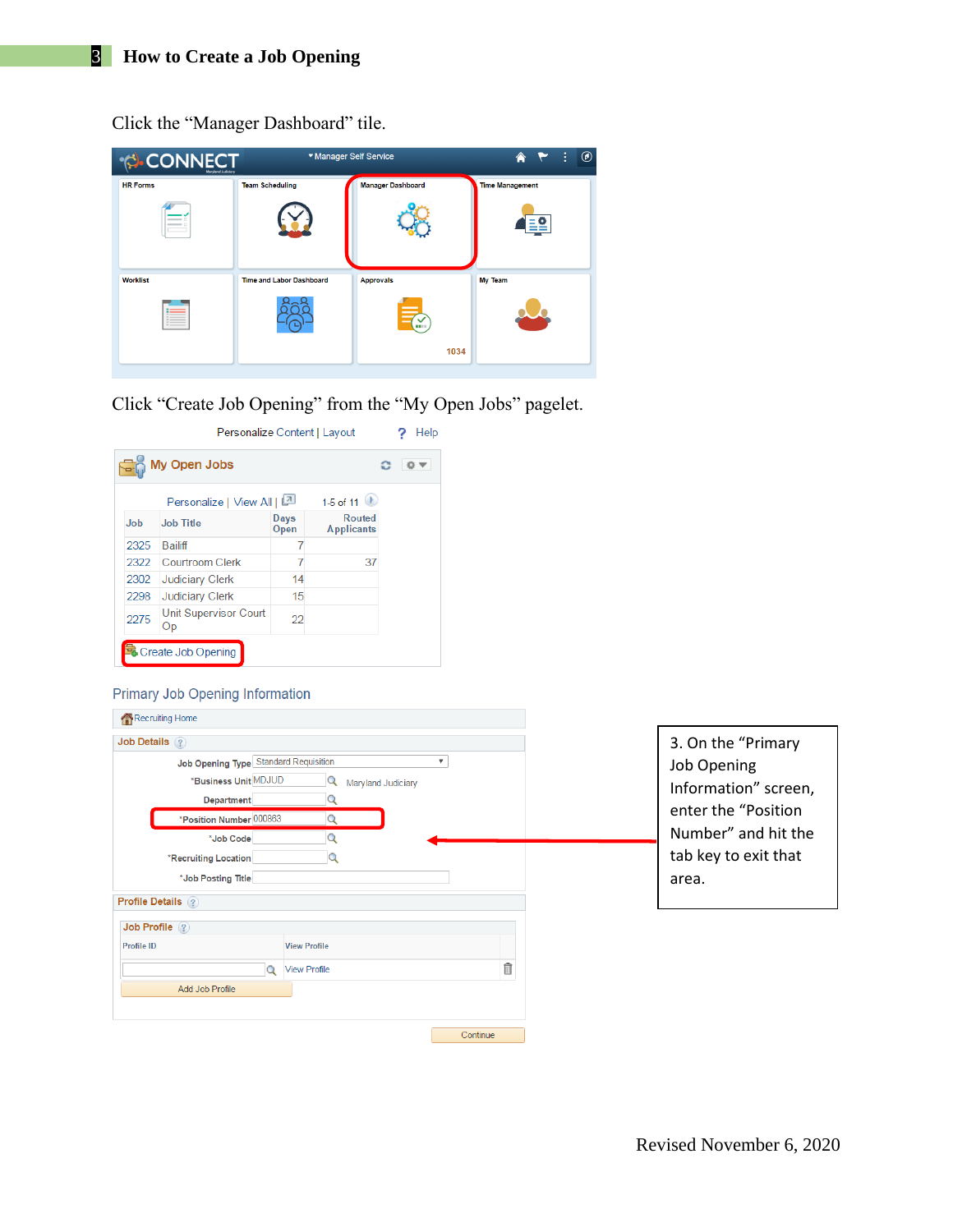### **Primary Job Opening Information**

| Recruiting Home                                                                                                                                                                                                            |                                                      |
|----------------------------------------------------------------------------------------------------------------------------------------------------------------------------------------------------------------------------|------------------------------------------------------|
| Job Details ?                                                                                                                                                                                                              | 4. After hitting the tab key on                      |
| Job Opening Type Standard Requisition<br>$\overline{\mathbf{v}}$                                                                                                                                                           | your keyboard, all of the required                   |
| *Business Unit MDJUD<br>Q Maryland Judiciary                                                                                                                                                                               | information will auto-populate                       |
| Department 0466119<br>Q<br>DC 66- Judges' Aides                                                                                                                                                                            | based on the attributes of the                       |
| *Position Number 000912<br>Q<br><b>Senior Admin Assistant</b>                                                                                                                                                              | PIN.                                                 |
| Job Code 1016<br><b>Senior Admin Assistant</b>                                                                                                                                                                             | Note that you will only be allowed                   |
| 1018Q Prince George's County<br>*Recruiting Location                                                                                                                                                                       |                                                      |
| *Job Posting Title Senior Admin Assistant                                                                                                                                                                                  | to enter PIN's that are designated                   |
| <b>Profile Details ?</b>                                                                                                                                                                                                   | to your location(s).                                 |
|                                                                                                                                                                                                                            | Click the "Continue" button.                         |
| Job Profile (?)                                                                                                                                                                                                            |                                                      |
| <b>Profile ID</b><br><b>View Profile</b>                                                                                                                                                                                   |                                                      |
| <b>View Profile</b><br>$\alpha$                                                                                                                                                                                            | î                                                    |
| Add Job Profile                                                                                                                                                                                                            |                                                      |
|                                                                                                                                                                                                                            |                                                      |
| Recruiting Home   [ Notification   Start Over<br>Save and Submit<br>Save as Draft<br>Job Opening ID NEW<br>Status 005 Draft<br>Job Posting Title Senior Admin Assistant<br><b>Business Unit MDJUD (Maryland Judiciary)</b> | 5. You should now be on<br>the "Job Opening Details" |
| Job Code 1016 (Senior Admin Assistant)<br>Department 0466119 (DC 66- Judges' Aides)<br>Primary Recruiting Location 1018 (Prince George's County)<br>Position Number 000912 (Senior Admin Assistant)                        | Tab. Check to make sure                              |
|                                                                                                                                                                                                                            | that the information on                              |
| Job Posting Details<br><b>Job Opening Details</b><br>Hiring cam Assignments                                                                                                                                                | this screen is correct                               |
| Opening Information ?                                                                                                                                                                                                      | before continuing the                                |
| Job Opening Type Standard Requisition<br><b>Created By 000000727</b><br>Q<br><b>ROBERT PRENDER</b>                                                                                                                         | process.                                             |
|                                                                                                                                                                                                                            |                                                      |
| *Openings to Fill Limited Number of Openings<br>$\pmb{\mathbb{v}}$                                                                                                                                                         |                                                      |
| <b>Target Openings</b>                                                                                                                                                                                                     |                                                      |
| <b>Available Openings</b>                                                                                                                                                                                                  |                                                      |
| Department 0466119<br>Q<br>DC 66- Judges' Aides                                                                                                                                                                            |                                                      |
| Status Code 005 Draft                                                                                                                                                                                                      |                                                      |
| $\pmb{\mathbb{v}}$<br><b>Status Reason</b>                                                                                                                                                                                 |                                                      |
| <b>Status Date 03/02/2017</b>                                                                                                                                                                                              |                                                      |
|                                                                                                                                                                                                                            |                                                      |
| <b>Desired Start Date</b><br>31                                                                                                                                                                                            |                                                      |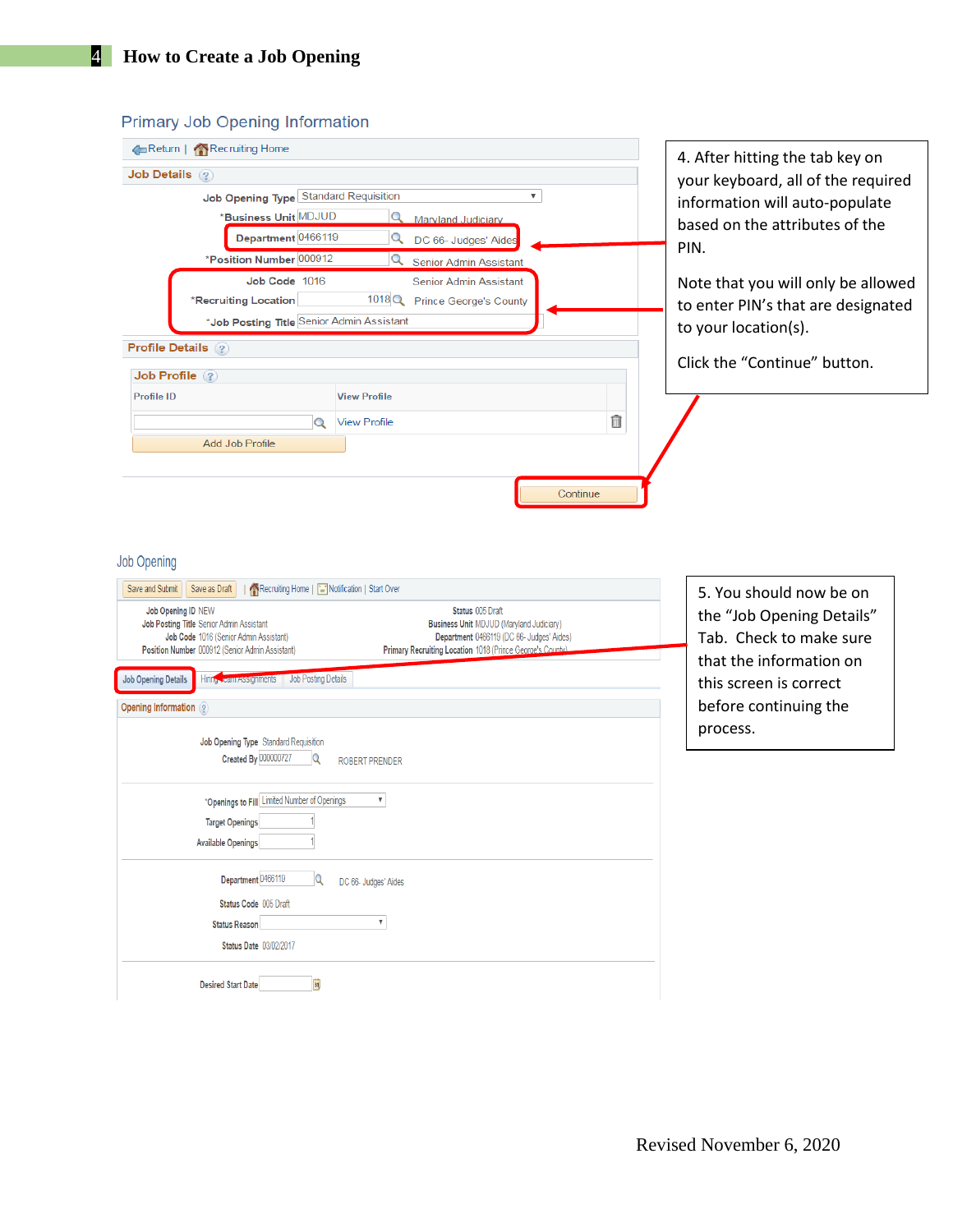### Job Opening

| Recruiting Home   E Notification   Start Over<br>Save and Submit<br>Save as Draft                                                                                                                                                                                                                                                             | 6. Click on the                   |
|-----------------------------------------------------------------------------------------------------------------------------------------------------------------------------------------------------------------------------------------------------------------------------------------------------------------------------------------------|-----------------------------------|
| Job Opening ID NEW<br>Status 005 Draft<br>Job Posting Title Senior Admin Assistant<br><b>Business Unit MDJUD (Maryland Judiciary)</b><br>Job Code 1016 (Senior Admin Assistant)<br>Department 0466119 (DC 66- Judges' Aides)<br>Position Number 000912 (Senior Admin Assistant)<br>Primary Recruiting Location 1018 (Prince George's County). | "Hiring Team<br>Assignments" tab. |
| <b>Hiring Team Assignments</b><br><b>Job Opening Details</b><br>Job <sub>no</sub> vourig Details                                                                                                                                                                                                                                              |                                   |
| Opening Information (?)                                                                                                                                                                                                                                                                                                                       |                                   |
| Job Opening Type Standard Requisition<br>Created By 000000727<br>Q<br><b>ROBERT PRENDER</b>                                                                                                                                                                                                                                                   |                                   |
| *Openings to Fill Limited Number of Openings<br>V                                                                                                                                                                                                                                                                                             |                                   |
| <b>Target Openings</b><br><b>Available Openings</b>                                                                                                                                                                                                                                                                                           |                                   |
| Q<br>Department 0466119<br>DC 66- Judges' Aides                                                                                                                                                                                                                                                                                               |                                   |
| Status Code 005 Draft                                                                                                                                                                                                                                                                                                                         |                                   |
| $\overline{\mathbf{v}}$<br><b>Status Reason</b>                                                                                                                                                                                                                                                                                               |                                   |
| <b>Status Date 03/02/2017</b>                                                                                                                                                                                                                                                                                                                 |                                   |
| $\overline{\mathbf{H}}$<br><b>Desired Start Date</b>                                                                                                                                                                                                                                                                                          |                                   |

| Assignments ?                                     |                    | 7. Click "Add Recruiter |
|---------------------------------------------------|--------------------|-------------------------|
| <b>Recruiters</b>                                 |                    | Team".                  |
| No Recruiters have been added to this Job Opening |                    |                         |
| Add Recruiter                                     | Add Recruiter Team |                         |

#### **Add Team** 8. Select the check box to indicate AOC Recruitment Team Team. Click the OK button.**Select Team ID Description** 1001 **AOC Recruitment Team**  $\overline{OK}$ Gancel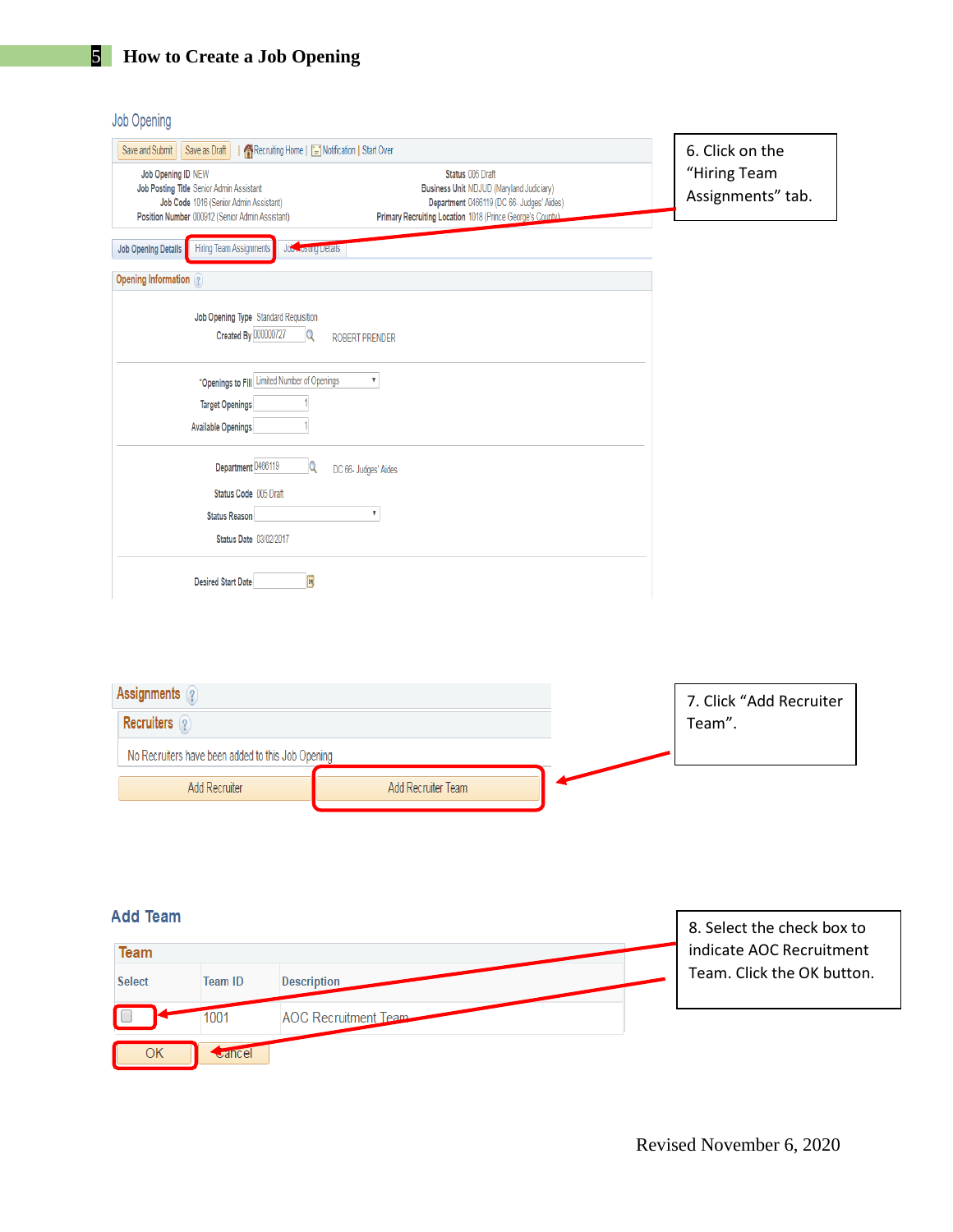# 6 **How to Create a Job Opening**

| Recruiters ?                                                               |                         |                         |         |    |                                                                                                                                                                        |
|----------------------------------------------------------------------------|-------------------------|-------------------------|---------|----|------------------------------------------------------------------------------------------------------------------------------------------------------------------------|
| *Name                                                                      |                         | <b>Recruiter ID</b>     | Primary |    | 9. Select the check box to                                                                                                                                             |
| <b>KIMBERLY MICHAEL</b>                                                    |                         | Q 000001751             | $\Box$  |    | indicate which recruiter is                                                                                                                                            |
| <b>MARCY GOODE</b>                                                         | $\Omega$                | 000002247               | 0       |    | your Primary Recruiter.                                                                                                                                                |
| <b>SUSAN HARDISTY</b>                                                      | $\alpha$                | 000002310               | $\Box$  | īi |                                                                                                                                                                        |
| <b>KACEY PROCHAZKA</b>                                                     |                         | Q 000004711             | 0       | î  |                                                                                                                                                                        |
| <b>GAIL COLEMAN-TERRY</b>                                                  | Q                       | 000005910               | 0       | Î  |                                                                                                                                                                        |
| <b>AMY REED</b>                                                            |                         | Q 000020789             | 0       | Î  |                                                                                                                                                                        |
| <b>Add Recruiter</b>                                                       | Add Recruiter Team      |                         |         |    |                                                                                                                                                                        |
| Hiring Manager ?<br>No Hiring Managers have been added to this Job Opening |                         |                         |         |    | 10. Click "Add Hiring<br>Manager".                                                                                                                                     |
| Add Hiring Manager                                                         |                         | Add Hiring Manager Team |         |    |                                                                                                                                                                        |
| <b>Hiring Managers</b> ?<br>*Name<br>Add Hiring Manager<br>Interviewers ?  | Add Hiring Manager Team | <b>Manager ID</b>       | Primary | î  | start to auto search for the<br>name. Select the appropriate<br>name and check the Primary<br>box.<br>12. Select the appropriate<br>name and check the Primary<br>box. |
| No Interviewers have been added to this Job Opening                        |                         |                         |         |    | 13. Click "Add Interviewer" to add                                                                                                                                     |
| Add Interviewer                                                            | Add Interviewer Team    |                         |         |    | members to your interview panel.                                                                                                                                       |
|                                                                            |                         |                         |         |    | The box will open, and this is where                                                                                                                                   |
| Interviewers (?)<br>*Name                                                  |                         |                         | Inte    |    | you type your name or another<br>Interviewees name. Connect will<br>automatically search for the name.                                                                 |
|                                                                            |                         |                         |         |    |                                                                                                                                                                        |
|                                                                            |                         |                         |         |    |                                                                                                                                                                        |